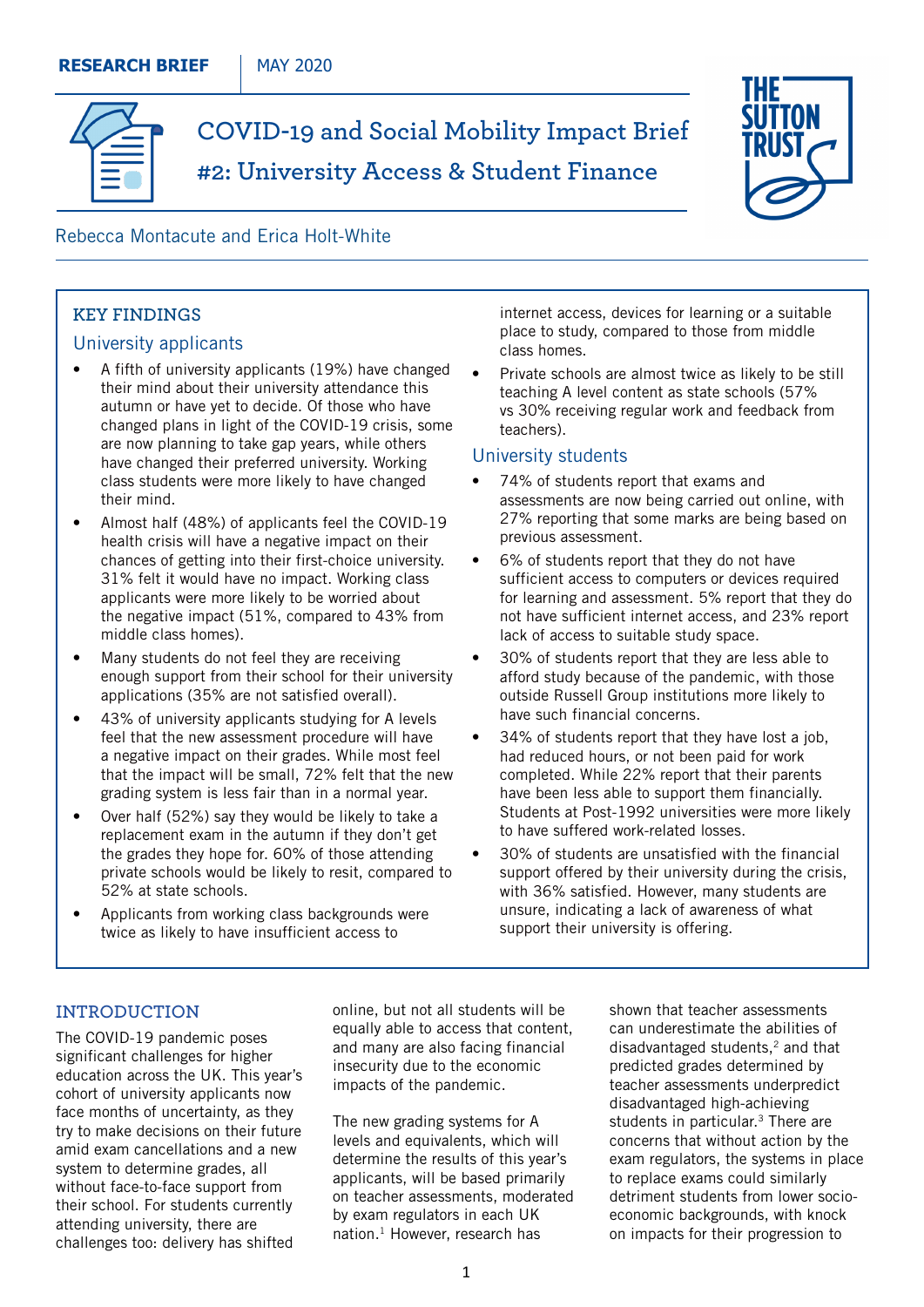#### university.

Given the uncertainty caused by these changes, university applicants are likely to need more support than ever to navigate the process. This will be even more important for young people from lower socio-economic backgrounds, who are less likely to be able to draw on the advice of family members with higher education experience themselves. But with schools closed for most pupils, it may be difficult for applicants to get the help they need. Similarly, there's also a danger that this year's applicants will miss out on A level content during the lockdown, with our recent impact briefing on school closures finding poorer students have less access to online learning than those who are better off.<sup>4</sup> For disadvantaged students about to go on to higher education, this could leave them with gaps in their knowledge base, putting them behind their peers before they have even begun at university. Applicants and their families may also be facing financial insecurity due to the pandemic, with potential impacts on both where they choose to study (for example, students worried about costs may choose to study closer to home), and perhaps even on their decision to go to university at all.

For current university students, since March, physical delivery of provision on campuses has ended, with taught content moving online, and universities needing to make decisions about how assessments will be carried out. But not all students will be impacted equally by these decisions, with the concern that disadvantaged students will find it more difficult to complete work away from campus, whether due to a lack of physical resources (such as a computer or laptop), not having access to an adequate internet connection, or not having a suitable space in which to study. Many undergraduates also risk losing the part-time work they rely on to support themselves financially while they study, with students often working in some of the sectors most heavily hit by the current crisis, including hospitality and retail. Supporting these students, especially those from the poorest backgrounds who are most reliant on such jobs, will be essential to protect student welfare in Figure 1. Impact applicants think new A level grading system will have on their grades



#### Figure 2. Views of applicants on the fairness of the new system to award grades



the coming months.

This report is the second of a series of impact briefs released by the Sutton Trust in response to the COVID-19 pandemic, examining the ramifications of the current crisis on university applicants and current undergraduate students, with a focus on young people from less advantaged backgrounds. The brief will look at how schools, universities and government can lessen the impact of the crisis on these students, to help ensure all young people, no matter their background, continue to have the opportunity to both access and succeed at university.

# **UNIVERSITY APPLICANTS** Awarding Grades

Young people who were due to take exams this summer are at a crucial juncture in their educational journey, with the current health crisis adding substantially to an already challenging period in their life. In order to explore their experiences, students who have applied to university for undergraduate study this year were surveyed by YouthSight at the beginning of April.<sup>5</sup>

Applicants studying for A levels (or equivalent exams) were asked how they thought the new grading system would impact on their own grades. Just under half (43%) said the new procedure would have a negative impact, with just 17% thinking their grades would improve (Figure 1).

While similar proportions of applicants from middle class backgrounds (ABC1) and working class backgrounds (C2DE) thought their grades would be worse, working class students were more worried about the new system having a large negative consequence on their grades (9% vs 5% of middle class students).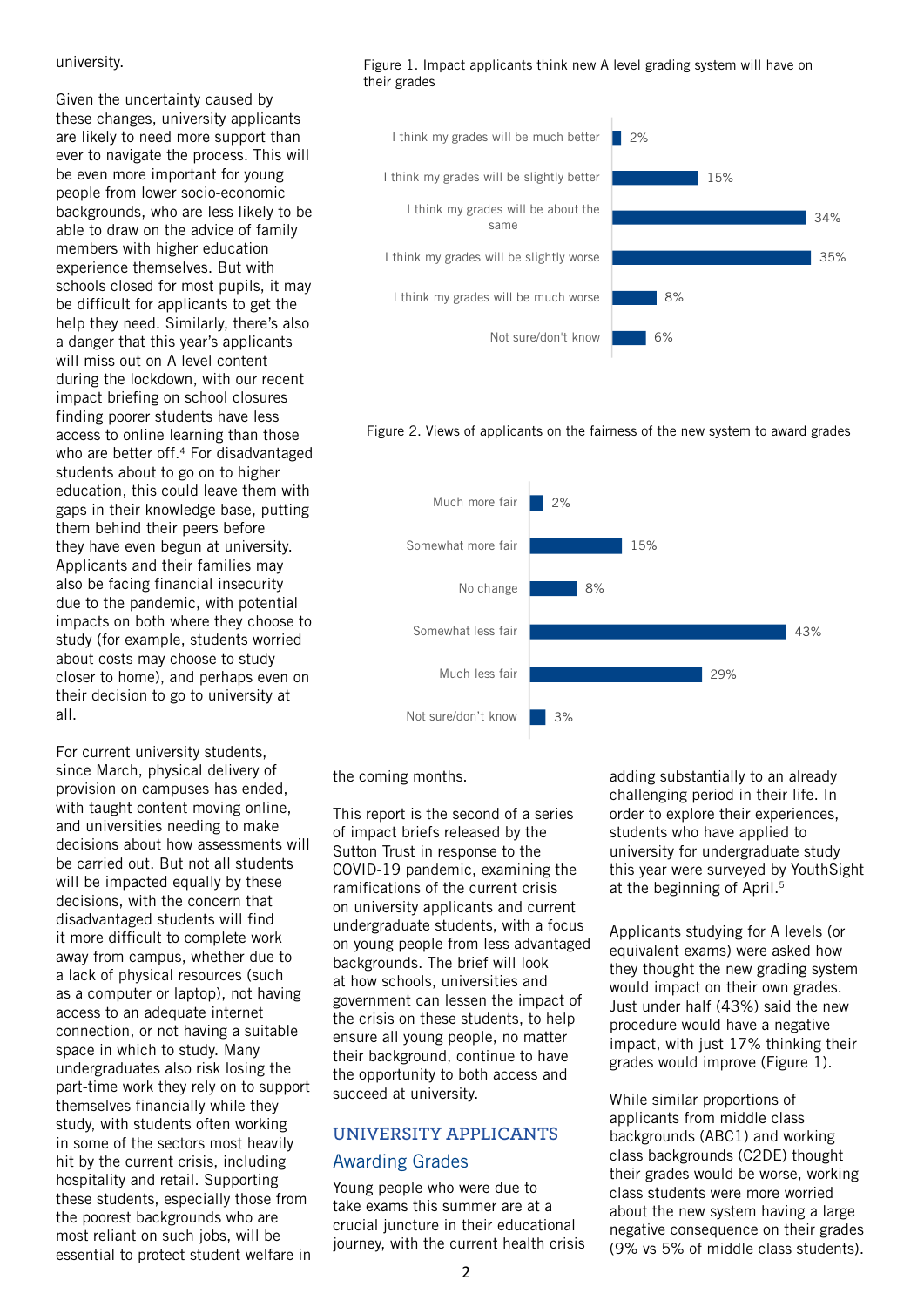Attitudes were similar in terms of the new system's perceived fairness (Figure 2). 72% felt that the new grading system will be less fair than normal, though most felt the impact would be modest. Fewer than 1 in 5 (18%) thought that the new system would be fairer.

Applicants from better-off backgrounds were actually more likely to think the new system would be less fair than those from working class backgrounds (73% vs 64%).

Over half (52%) of applicants said they would be likely to take a replacement exam in the autumn if they didn't get the grades they hoped for. A higher proportion of applicants from private schools (60%) said they would be likely or very likely to retake their exams, compared to 52% from state schools (Figure 3).

## Readiness for university

Even with A levels exams cancelled, students will still benefit from learning the content they would have covered during this time. For students going onto university, missing out on A level content now means they might be less prepared when they start at university in the autumn. This would pose an even greater challenge for those who don't get the grades they hope for, and who may instead need to sit the proposed replacement exams in the autumn.

The learning environment at home during this period will be important, both to study, and for the end stages of their university application, including research on institutions before making final choices. While most students reported sufficient access to the resources they need, a sizeable minority, almost 1 in 5 (17%) had either insufficient or not at all sufficient access to a suitable study space, 9% did not have sole access to a laptop, computer or tablet, and 7% did not have a good enough level of internet access (Figure 4). However, it is important to consider that it is difficult to measure the true scale of this issue, with young people without the resources needed to go online difficult to access for research.

Figure 3. Likelihood of applicants re-taking exams if they do not receive the grades they hoped for, by school type



#### Figure 4. Access to resources needed for schoolwork and university applications



Note: For internet access 8% selected not applicable as they didn't feel it was needed, access to technology 7% and internet access 10%

Figure 5. Insufficient access to resources needed for schoolwork and university applications, by socio-economic background



#### ■ABC1 ■C2DE

Students from lower socio-economic backgrounds were twice as likely to not have adequate access to the resources needed (Figure 5). Almost a quarter (23%) of working class students reported not having an adequate space to study in, compared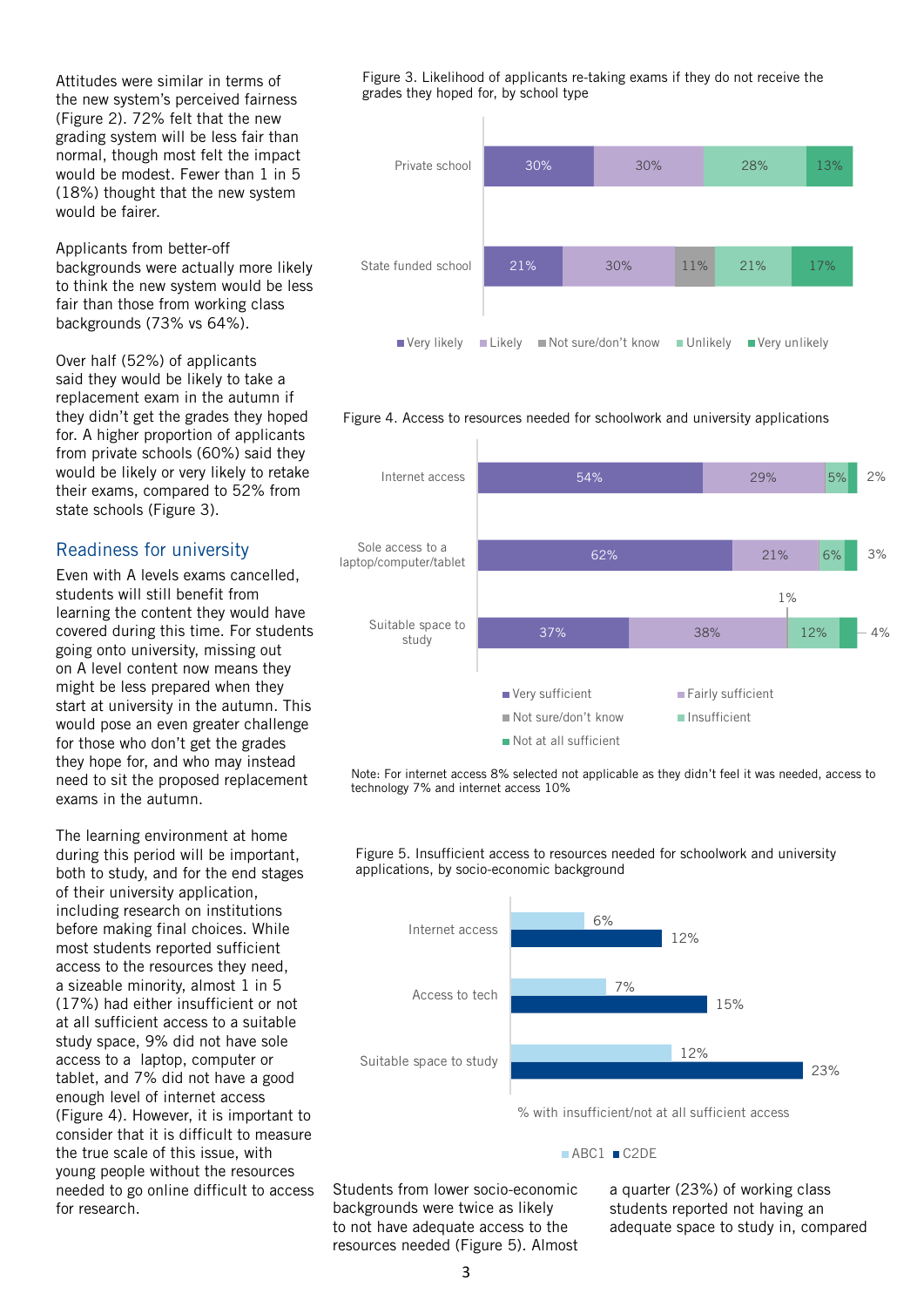to almost half the proportion (12%) of better-off students, with similar findings for both access to tech (15% vs 7%) and internet access (12% vs 6%).

Young people also report that many schools are not currently teaching A level content following exam cancellations, with a quarter of applicants overall reporting they are not receiving any work. Students at private schools were much more likely to be being set some work (81% vs 70% in state schools), with 57% of students in private schools being set regular work and receiving feedback from their teachers, compared to just 30% saying the same in state schools (Figure 6).

### Tough choices

Changes to the A level grading system, uncertainty around this year's admissions cycle (for example, there have been reports that student number caps may be re-introduced)<sup>6</sup> and financial issues are all making this a worrying time for university applicants. Concerns about A level grades may lead some students to defer entry in order to have the opportunity to re-sit, and financial worries may lead students to reconsider which institutions they want to attend, how far from home they can travel or whether university is affordable at all for them this autumn. Given current uncertainty, it seems likely many final year students will be thinking hard about their university plans.

And indeed, a considerable proportion of university applicants, just under a fifth (19%), have either changed their mind about their university attendance this autumn in light of the coronavirus crisis, or are now uncertain. As of the beginning of April, a relatively early juncture of the crisis, a small number had already decided not to attend at all this autumn (4%), while others had changed their first-choice university (3%). A further 14% were unsure or have not yet decided if they will change their plans to attend this autumn.

Students from working class backgrounds were slightly more likely to have changed their plans due to

Figure 6. Whether schools are currently setting A level content, by school type



Figure 7. How applicants think the crisis will impact on their chance of going to their first-choice university



Note: 8% of ABC1 and 5% of C2DE did not know or were not sure of the impact

the crisis, with 6% saying they would no longer attend university this year (compared to 4% of better off students). They were also more likely (4% vs 2%) to have changed their preferred university choice. The reasons for this disparity are not currently clear but, given Sutton Trust research has shown working class students are much more likely to stay living at home for university,7 financial uncertainty due to the current crisis may play a significant role.

Concerningly, almost half (48%) of applicants think the COVID-19 health crisis will have a negative impact on their chances of getting into their

first-choice university, with a third (31%) saying they think it will have no impact. Students from working class backgrounds were more likely to think it will have a negative impact (51%) than those from middle class backgrounds (43%, see Figure 7).

Applicants were asked about the support they are receiving from their school with university applications, as well as the help and resources their school had provided with learning. While satisfaction with the support for learning was high (68%), they were less likely to be satisfied with the help they have received with the university application process (57%). This suggests there may be a gap in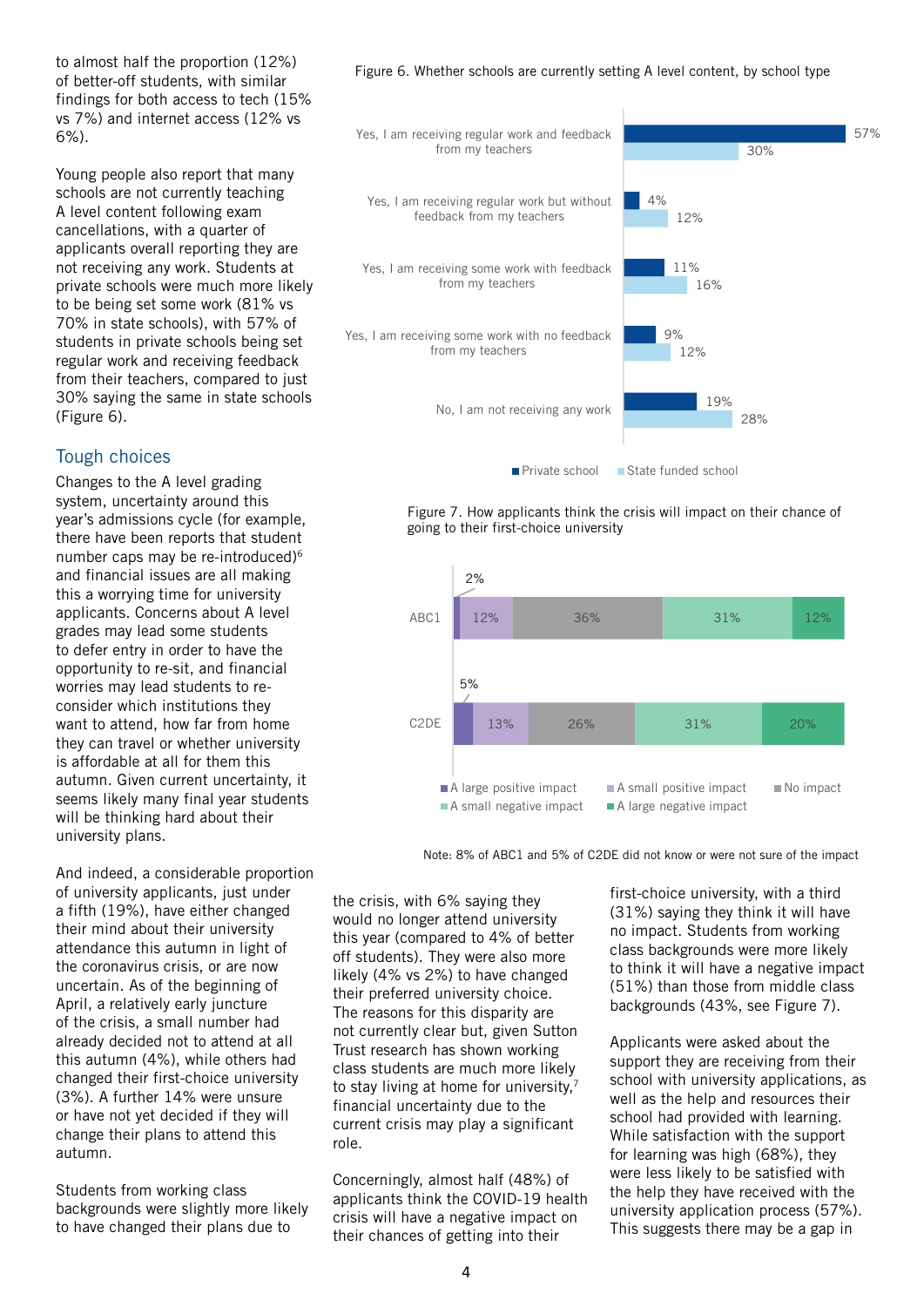support for applicants at this time, as schools try to cope with unprecedented challenges and focus on other issues.

### **UNIVERSITY STUDENTS**

## Ability to work from home

The closure of universities has meant that students are now, like school pupils, learning from home. Many will have made the decision to leave their university accommodation and move back to their home with family or loved ones. As a consequence, the conditions students are now working in are likely to differ considerably, with less well-off students more likely to be living in cramped housing conditions, perhaps without adequate access to the technology needed to complete their work, or trying to work alongside dealing with difficult financial situations at home.

These issues were among several explored in a survey of university students conducted by YouthSight for the Trust between the 9th and the 14th of April.<sup>8</sup> As shown in Figure 8, most students reported currently having a sufficient level of internet access. Similarly, over 90% of students said their access to an electronic device to work on was sufficient. Lack of suitable space to study was however more common; with 23% reported not having a suitable space to carry out their university work. While the vast majority of students did have access to suitable technology and an adequate internet connection, small but significant numbers of young people do not: 5% of students reported they did not have sufficient access to the internet and 6% said they did not have sole access to a laptop, computer or tablet to work on. This was also reflected in a small survey carried out with alumni of Sutton Trust programmes currently at university on the impacts of the current crisis.

Students from working class backgrounds (C2DE) were slightly less likely to have access to a suitable Figure 8. Access to resources needed to complete university work and assessments



Note: For each of the above, 1% selected not applicable





study space, with 26% reporting they did not have sufficient access, compared to 22% of students from middle class families (ABC1). Similarly, while only 15% of students who attended a private school (a proxy for socio-economic background, with the majority of independently educated students coming from wealthy families) did not have adequate access to study space, 25% of state-educated students lacked access. Students from lower socioeconomic groups were also slightly more likely to lack access to internet and technology.

Students were also asked for their

perceptions of actions taken by their university to provide access to learning. Overall, 77% of students were satisfied with their actions. As shown in Figure 9, those studying at Pre-1992 institutions were the least likely to say they were happy with their university's provision (69% vs 79% in both Russell Group and Post-1992 institutions). Students from state schools were 11 percentage points more likely to be unsatisfied than ex-private school pupils; which may reflect the latter's greater likelihood of attending Russell Group institutions, where students as a whole were likely to be satisfied with provision.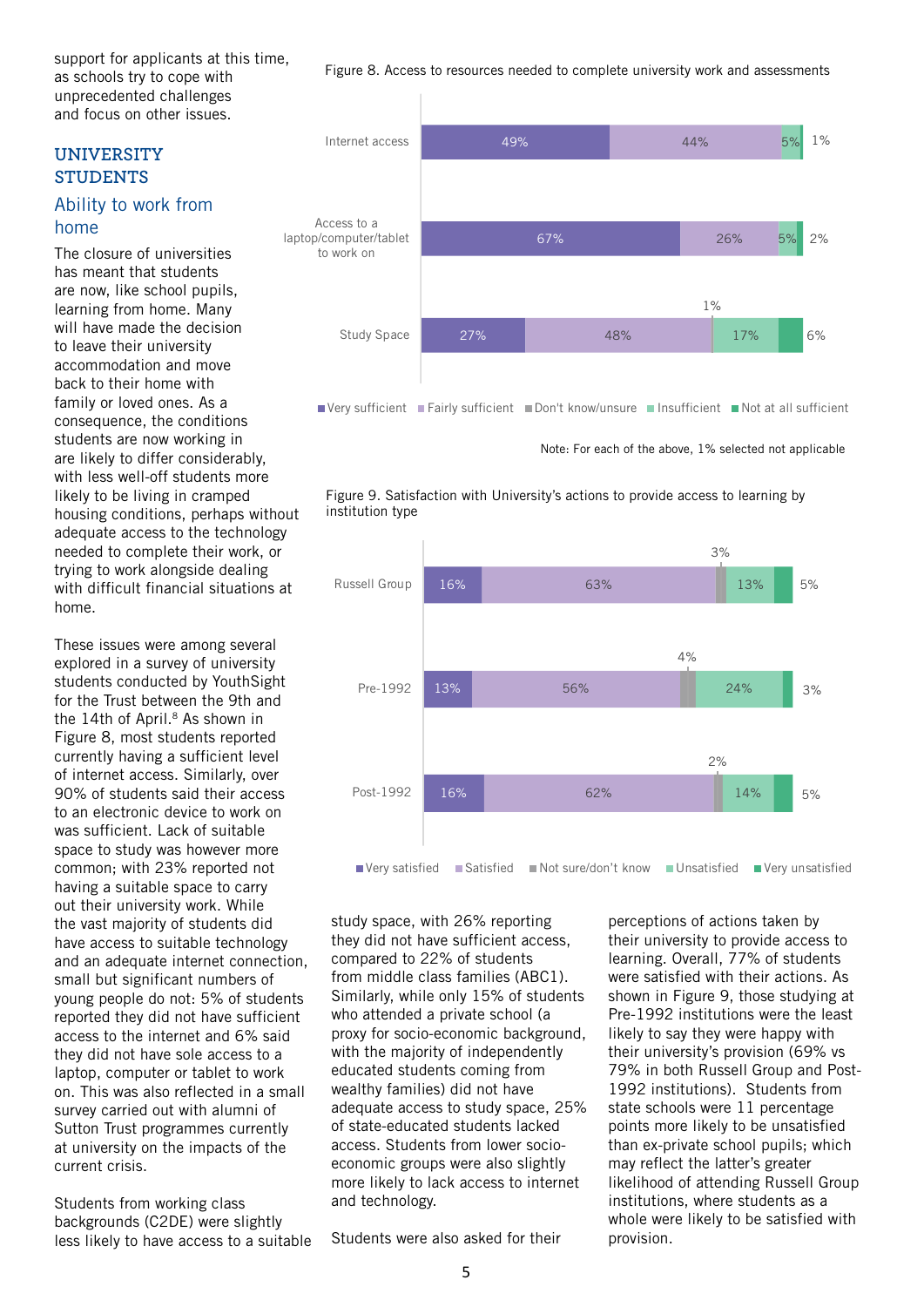### **Assessments**

As universities are closed, students are no longer able to physically take exams and other assessments on campus. Unlike schools (where there has been a nationwide decision on how to determine pupils' grades in the absence of exams), as autonomous institutions, universities have each had to make their own decision on how best to determine students' final marks this year.

The most common method of awarding marks reported were for assessments to move online (Figure 10). 74% of students said that exams and assessments are now being carried out in this way, with 27% saying that marks are being based on students' previous assessment. Overall, there are a mixture of approaches being taken across universities and even within universities, with respondents often reporting that multiple forms of assessment are taking place, differing by module or course. Concerningly, 8% of students said they were not aware of how they would be assessed, despite the closeness of the end of the academic year. Students from working class backgrounds were 5 percentage points more likely to be in such a position.

Overall, as shown in Figure 11, across different institution types, the majority of students are happy with the actions their institutions have taken to replace assessments given the challenging circumstances. However, a considerable minority, over a quarter (28%), are either unsatisfied or very unsatisfied with their university's actions.

# Financial implications

It is common for students to have a part-time job alongside their studies, in order to support themselves with costs like rent and reading materials. However, Sutton Trust research has found that while students from all socio-economic backgrounds are similarly likely to take on paid work, those from poorer backgrounds are more likely to work to cover their basic living costs, which aren't covered by their loan or by contributions from their parents.9 These students will be the most

Figure 10. Approaches to awarding marks for missed university assignments (multiple options allowed), by institution type







#### Figure 12. Experience of financial issues due to coronavirus



vulnerable to job losses, those which millions of people, including many students, have suffered due to the

pandemic.

And indeed, many students did report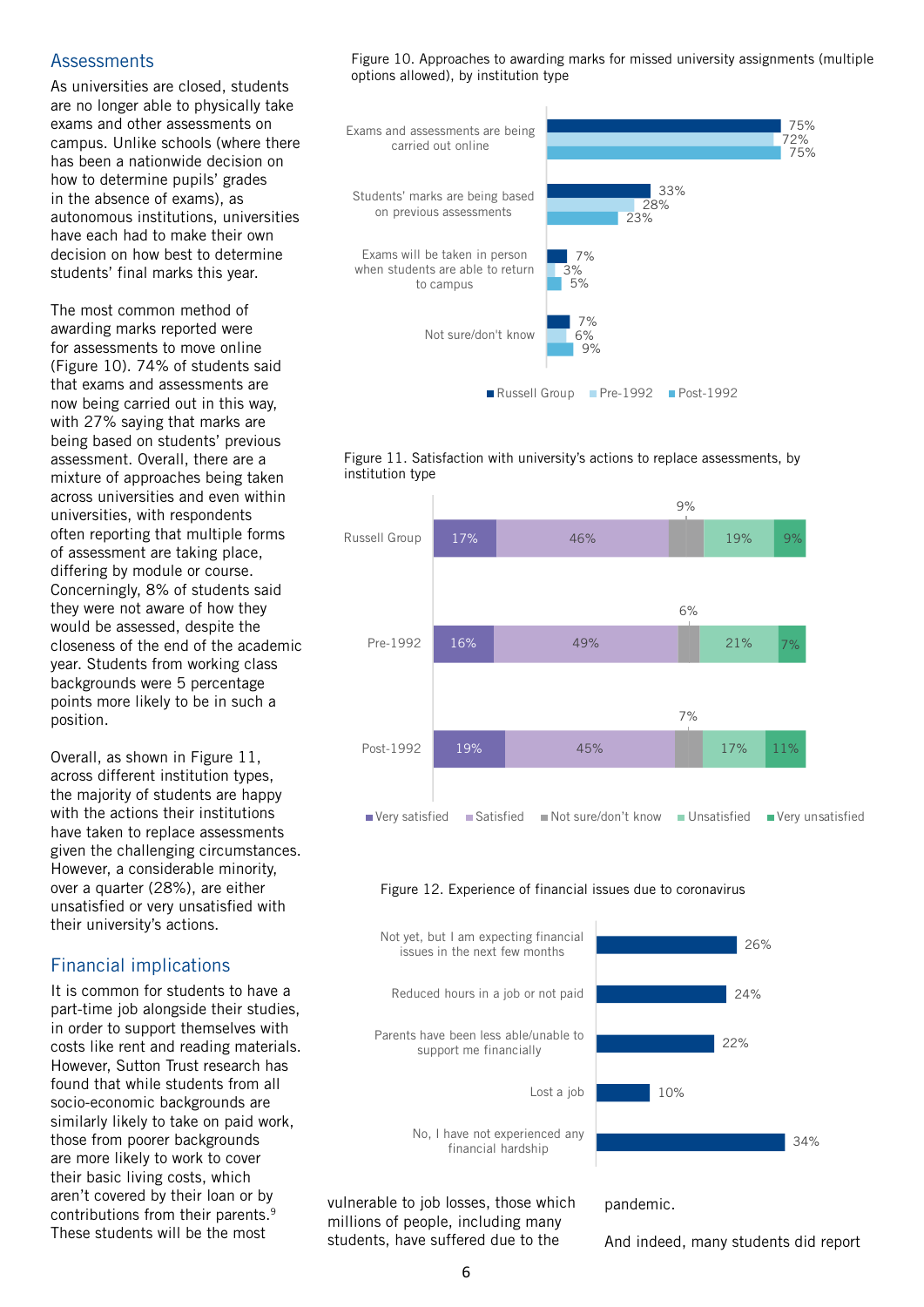financial difficulties due to the crisis. Just over a third of students (34%) reported that they have lost a job, had reduced hours, or not been paid for work completed due to the current crisis (Figure 12). 22% said that their parents have been less able to support them financially, and 26% reported that while they had not experienced financial issues so far, they were expecting to in the next few months. This echoes findings from a survey of Sutton Trust programmes alumni currently at university, many of whom also reported experiencing financial hardship due to the coronavirus crisis.

Undergraduates who attended private school (a proxy for socio-economic background) were less likely to have lost a job or to have had their hours reduced (22% vs 35% of students from state schools). Such experiences of financial hardship were also less common for students at Russell Group universities, with students at Post-1992 institutions most likely to report these issues (Figure 13).

When asked how the current crisis is impacting their finances, 30% of respondents said they are less able to afford their studies, including 8% who are much less able to do so. Students in non-Russell Group universities were more likely to have financial concerns, with those at Post-1992 institutions 4 percentage points more likely than those attending Russell Groups to report some level of financial impact (Figure 14). While financial concerns caused by the crisis were relatively common across socio-economic groups, with 31% of students in ABC1 and 29% in C2DE reporting the current crisis made them either slightly or much less able to afford to study, being much less able to afford to study was slightly more common for working class students (10% vs 7%).

Students were also asked whether they were satisfied with actions their university had taken to support students experiencing financial

#### Figure 13. Experience of financial issues due to the crisis by institution type



Figure 14. Impact of coronavirus crisis on affordability to study, by institution



 Figure 15. Satisfaction with university's actions to support students experiencing financial hardship



hardship (Figure 15). Many universities are providing additional financial support to their students; for instance, the University of Glasgow have set up emergency crisis grants of up to £500 per student, and financial hardship grants of between £500 and £1,500 per student,<sup>10</sup> and King's

College are providing internet dongles for those who do not have home internet connections.<sup>11</sup> While 36% of students are satisfied or very satisfied with their institution's support for students, 31% are either unsatisfied or very unsatisfied. Many students do not seem to be aware of the actions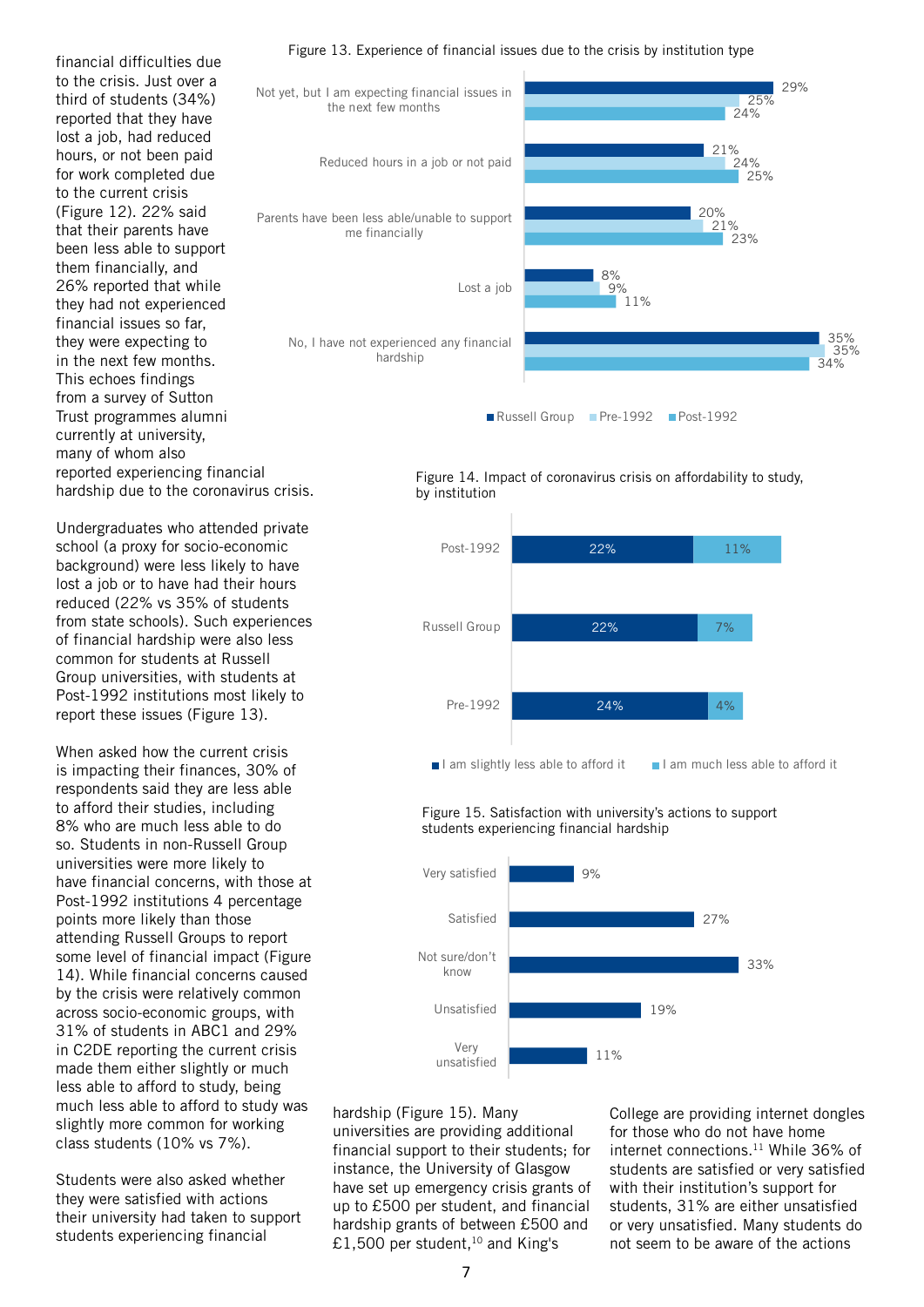their university is taking, with 33% selecting don't know or unsure. This is of concern if they are a student who would benefit from financial assistance at this time. Students from working class backgrounds are more likely to say they are satisfied by the financial help provided by universities for students experiencing hardship – perhaps because these schemes are more likely to be aimed at poorer students. However, almost a third (31%) of working class students are not satisfied with the provision available.

### **DISCUSSION**

### Access

This brief has set out the challenges facing the current and next generation of university students due to the COVID-19 pandemic, with a focus on young people from low income backgrounds. Many of these challenges will require actions from schools, universities and government in the months ahead, to ensure new barriers are not put in place to young people's access and participation in higher education. Chief among these barriers are assessment, support (including information, advice and guidance) and finance.

There is a risk that the new system to determine A level grades, with its reliance on teacher assessments known to often disadvantage poorer students, could have a negative impact on such students meeting their offer grades. The Trust has frequently championed the importance of contextual admissions in the past.12 Given the current circumstances, it is vital that universities apply the same principles they usually apply to offers when making final decisions on places, taking into account the greater uncertainties of such a grading system, along with the possibilities of systematic bias. If students from widening participation backgrounds have missed their offer grades, their context should be given additional consideration when final decisions on places are made.

There have been reports, although so far unconfirmed, of the reintroduction of a student numbers cap this year.13 Such a cap would

aim to manage an anticipated decline in international student numbers, so that the most popular universities could not simply replace lost international students with home applicants, resulting in far fewer students attending less prestigious and more financially precarious institutions. While analysis has suggested any cap is unlikely to have a large impact, as many institutions will probably undershoot their allowance, $14$  it is vital that any cap put in place is designed in a way which does not disadvantage poorer students. For example, widening participation students could be excluded from the cap altogether, or any cap could be linked to an institution's access and participation plan (APP), allowing universities to recruit students from this group outside of the cap in line with the targets in their APP. The Trust welcome moves from the Office for Students (OfS) to keep APP plans in place,  $15$  and would encourage all universities to still do all they can to still meet targets set out in their APP. However, an increased use of unconditional offers, as universities attempt to secure students in uncertain times, pose another concern in this year's admissions cycle. Unconditional offers put pressure on young people to make decisions that may not be optimal for them. The Trust welcomes the quick action on this issue by the OfS, who issued a moratorium on unconditional offer making until the 4th May.<sup>16</sup> This is a particular concern for disadvantaged applicants, as previous research has shown that applicants from areas with historically low rates of participation in higher education are more likely to receive unconditional offers (although this is largely explained by the institutions they are applying to being more likely to give this type of offer). $17$ 

Given all the uncertainties surrounding the university application process this year, it is also important applicants are given the help and support they need to navigate the admissions process. Our results here show that many applicants are not satisfied with the support they are getting from their schools, and a recent survey from HEPI found that just under a third (28%) of applicants have not had clear information around coronavirus from the universities they have applied to.<sup>18</sup> Applicants in their final stages of decision-making are also missing out on offer-holder days and other supports that they would normally receive from universities at this time. Both schools and universities should provide applicants with clear help and support as they make decisions in the difficult times ahead, replacing face-to-face support with remote provision where possible. For its part, the Trust, working with its university partners, will be providing a comprehensive online platform to all the young people that would have been supported through face-to-face provision.

There is also an opportunity to use the interruption to normal business in university admissions to think seriously about how the system could be improved in future. This year's A level grading process has further highlighted the weaknesses of predicted grades, with existing research showing that just 16% prove accurate.19 Removing predicted grades from the system altogether has the potential to make the system fairer for lower income students, especially those who are high attaining, who tend to have their grades underpredicted.<sup>20</sup> The OfS have set out two potential options for reform in their (currently paused) consultation on university admissions.21 The first involves a smaller change, where applications continue in the same way as they do now, but offers are only made after A level results are known, reducing or removing the role of predicted grades. The second option, Post Qualification Applications (PQA), would move both applications and offers to after students receive their final grades. This would completely remove predicted grades from the system, allowing both students and universities to make decisions based on achieved grades, and decisions which are fully informed.

# University assessment and student finance

Looking to the impact of the crisis on current undergraduates, there are many challenges for these students in the weeks and months ahead. While most universities are moving to online delivery and assessment, students'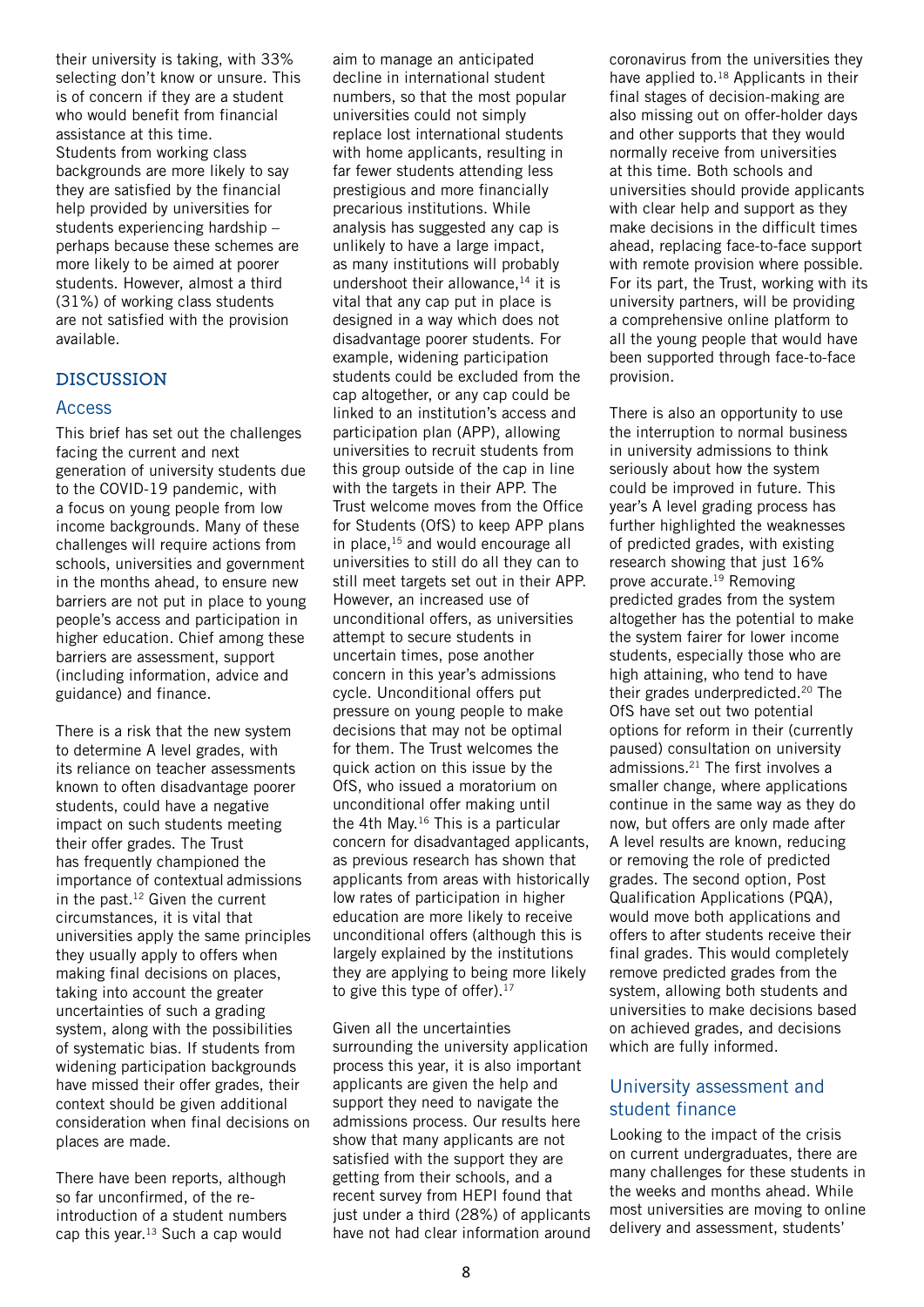ability to take part online will differ. A small proportion do not have access to the internet or technology needed, and where universities are expecting students to take part online, they should provide students who need it with the required resources to do so. A more difficult and more common issue for students is not having access to a suitable study space while away from campus, with students from working class backgrounds more likely to face this issue. Universities should do as much as they can to accommodate such students when in-person provision returns, including allowing re-taken exams without additional tuition fees. They should also look at additional interventions for those who may have missed out on essential preparatory A level content, for example catch-up classes to support next year's first year students in courses where this is critical.

Many universities have also put in place "no detriment" policies, whereby results from assessments carried out during lockdown will not reduce a student's overall grade from those they had achieved previously. However, there are concerns about how these policies will be put in place in practice, and that there could be wide variation in approach by different institutions. We would encourage the OfS to monitor any impact on the attainment of students from under-represented groups, and to encourage universities to ensure the impact of any policies on these students and the university attainment gap is considered and carefully monitored.

Concerningly, findings in this brief show that many students are struggling financially due to the crisis. While students from all backgrounds are equally likely to work, and to have lost a job or had their hours reduced due to the pandemic, those from the poorest backgrounds are the most likely to be working to meet their essential living costs to start with, as well as being less likely to have parental support to make up the gap. There is a danger that without financial support, some students could be unable to continue with their studies, and they currently fall through the gaps for other forms of financial support. Most students are not eligible for Universal Credit,<sup>22</sup>

so there is a danger many will be left without any support if they are not or cannot be furloughed in their current jobs, or if they had planned to work over summer but that work is no longer available. Other students may have previously relied on financial support from their parents, which they may no longer be able to give if their financial situation has changed due to the crisis. Any change in circumstances will not be reflected in the support provided by student finance until the next academic year, potentially leaving students without the help they need in the short term.<sup>23</sup> Support should be put in place urgently to help students who are struggling financially, for example through specific support grants from government or universities (as has already been done in Scotland), $24$  or by allowing students to temporarily claim Universal Credit. Universities should also do more to ensure all students are aware of any financial support they are offering during the crisis.

## Looking ahead

Financial issues are not restricted to current university students. The financial consequences of the coronavirus crisis could have a significant impact on the affordability of university to the next generation of students. A decline in the ability of parents to support, coupled with the likely lasting damage to the part-time jobs market, in combination with the already high levels of debt associated with university, has significant potential to damage access to higher education. It could also change behaviour by encouraging more students to attend universities close to home in order to save on the costs of living in student accommodation. This can mean missing out on a university that is potentially a better fit for the young person. Given the existing geographical patterns of university attendance, this is likely to have the most negative impact on those from less well-off backgrounds.<sup>25</sup>

Effects of the pandemic will also be felt into the future. Young people in their penultimate year of schooling are also likely to suffer. Data from applicants to Sutton Trust programmes shows that more disadvantaged young people are receiving less learning from their school during the period of closures. Furthermore, this summer would be a time when organisations like the Sutton Trust, along with universities themselves, run outreach programmes for young people from underrepresented groups, giving them support, advice and a vital taste of university life. Virus restrictions have decimated this provision.

While the Trust itself, along with others, is undertaking a significant programme of online delivery to alleviate the impact, there are of course some aspects of physically visiting a university campus and interacting face-to-face with staff and fellow students that cannot be easily replaced. However, now more than ever, outreach activity is essential to supporting young people through this crisis and ensuring there is fair access to future opportunities. It is vital that universities continue to commit to widening participation, despite the financial challenges, and that all efforts are made to ensure alternative provision for next year's university applicants is delivered. As a consequence of the ongoing health crisis, these students may need even more support, input and guidance to fulfil their potential, and it is important that years of progress in this area are not lost.

The pandemic had caused huge challenges across society. Actions already taken by those involved in admissions and undergraduate teaching are encouraging. However, more needs to be done in the weeks and months ahead to ensure everyone has equal access to the opportunities university provides. Action is likely to be most needed to protect young people from the poorest backgrounds. If action is taken now, and the worst impacts of the pandemic on these young people is mitigated, they stand to benefit not just in the rest of their time in education, but for the rest of their lives.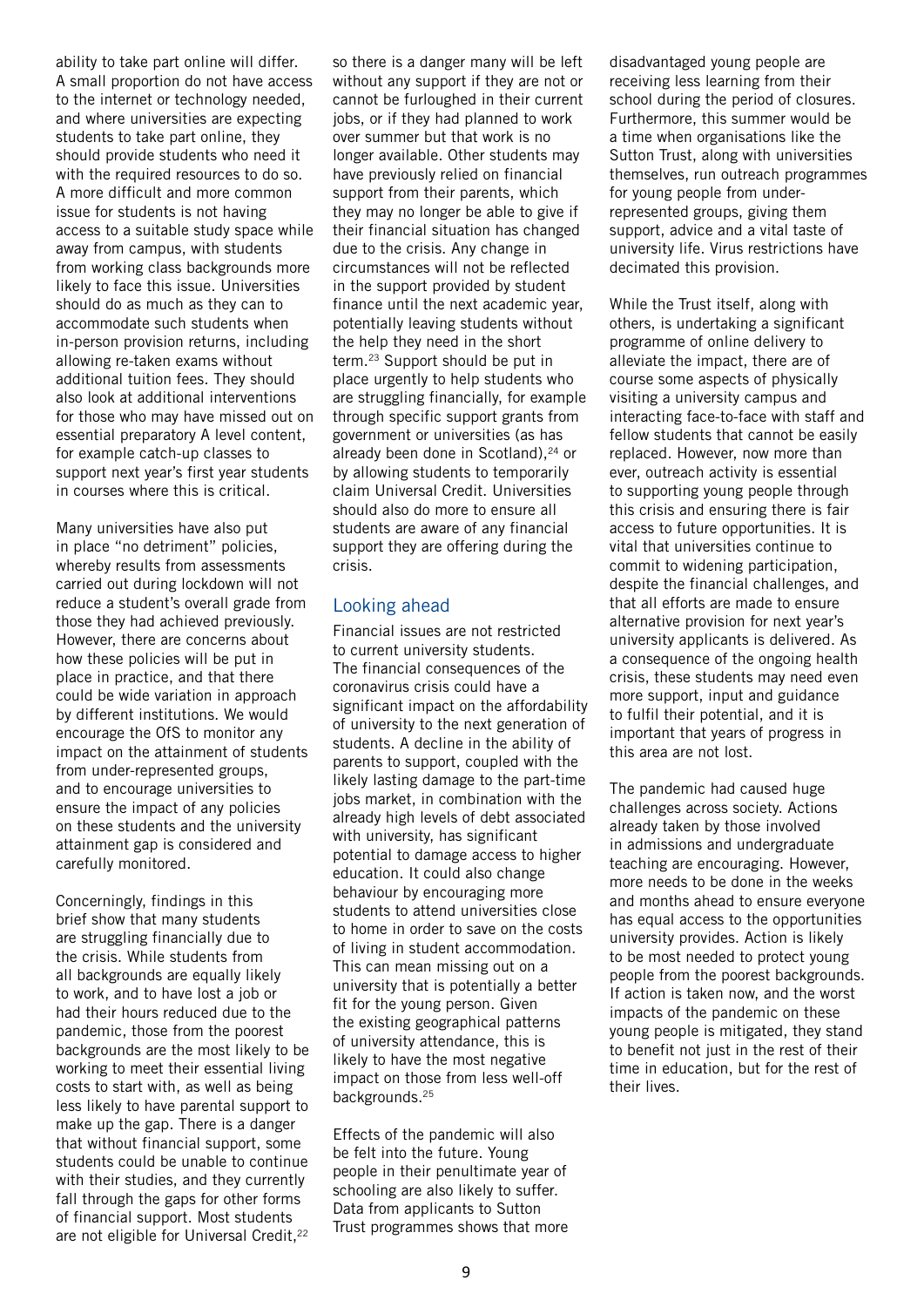## **RECOMMENDATIONS**

### **ASSESSMENT AND ADMISSIONS**

1. **Exam regulators, including Ofqual, should monitor attainment gaps in the new grading system and consider statistical adjustments if necessary.** If substantial socio-economic attainment gaps open up during the adjustment process, Ofqual should be prepared to make further adjustments.

2. **Applicants from disadvantaged backgrounds who have narrowly missed their offer grades should be given additional consideration.** Contextualising admissions in this year's application cycle is more important than ever, given the recent upheaval in schools and the cancellation of exams.

3. **In the future, university admissions should move to Post-Qualification Applications.** The unreliability of predicted grades has been acknowledged in Ofqual's role in adjusting grades. We should take this opportunity to remove predicted grades from the system entirely by moving to a post-qualification system going forward.

4. **If student number caps are to be introduced, they should be carefully calibrated to minimise their impact on disadvantaged students and the widening participation agenda.** Any temporary re-introduction of number caps should not undermine the efforts of selective universities in particular to meet their Access and Participation Plan targets.

5. Approaching the final UCAS deadline, and around A Level results day, **it is vital that schools are able to offer additional support and advice to students making decisions around their future**. This is particularly the case for those who are the first in their family to attend university, or those from disadvantaged backgrounds more generally. This could be done remotely if necessary.

#### **STUDENTS**

1. **Additional financial support for students is vital both to ensure current students can continue their courses, and access is not harmed for current university applicants from families suffering from financial stresses due to coronavirus**. Universities should bolster hardship funds where possible, including increasing awareness of such funds. But government should also consider stepping in to offer emergency maintenance grants.

2. **Universities should ensure that students, particularly those in their final year, are not disadvantaged due to changes in assessment required by the lockdown.** This is particularly the case for students from disadvantaged backgrounds, who are less likely to have access to the equipment, internet access and workspaces required to complete assessments online. Universities should offer all reasonable accommodations to such students.

### **REFERENCES**

1. Ofqual in England, the Scottish Qualifications Authority in Scotland, Qualifications Wales in Wales and the Council for Curriculum, Examinations and Assessment in Northern Ireland.

2. T. Campbell (2016) Stereotyped at Seven? Biases in Teacher Judgement of Pupils' Ability and Attainment. Journal of Social Policy. Available at: https://www.semanticscholar.org/ paper/Stereotyped-at-Seven-Biasesin-Teacher-Judgement-of-Campbell/5 252b04c3b8df3c8a35b9c70357bd 06473d03027

3. G. Wyness (2017) Rules of the Game: disadvantaged students and the university admissions process. Sutton Trust. Available at: https:// www.suttontrust.com/wp-content/ uploads/2017/12/Rules-of-the-Game. pdf

4. C. Cullinane & R. Montacute

(2020) Impact brief: school shutdown. Sutton Trust. Available at: https://www.suttontrust.com/ our-research/covid-19-and-socialmobility-impact-brief/

5. YouthSight surveyed applicants who applied to university this year through UCAS, with polling carried out online through their applicant omnibus between the 3rd and the 8th of April 2020. The applicant omnibus is weighted to be representative by gender, age and school type. Data here includes 511 university applicants aged 17 to 19, of whom 452 were taking A levels or equivalents.

6. Government set to cap university admissions amid Covid-19 chaos. The Guardian. Available at: https://www. theguardian.com/world/2020/mar/29/ government-set-to-cap-universityadmissions-amid-covid-19-chaos

7. M. Donnelly and S. Gamsu (2018)

Home and Away. Sutton Trust. Available at: https://www.suttontrust. com/our-research/home-and-awaystudent-mobility/

8. YouthSight surveyed current undergraduate students, with polling taking place online through their student omnibus between the 9th and the 14th of April 2020. The student omnibus is weighted to be representative by Gender, Course Year and University Group (Russell Group, Post-1992 and Pre-1992 institutions). Data here includes 895 home (UK) undergraduate students.

9. Unpublished data from the Sutton Trust – polling of recent graduates carried out at the end of 2019, graduates who worked during term time and exam periods while at university were asked why they had done so. Half of graduates from lower socio-economic backgrounds worked to cover their basic living costs compared to 46% of those from